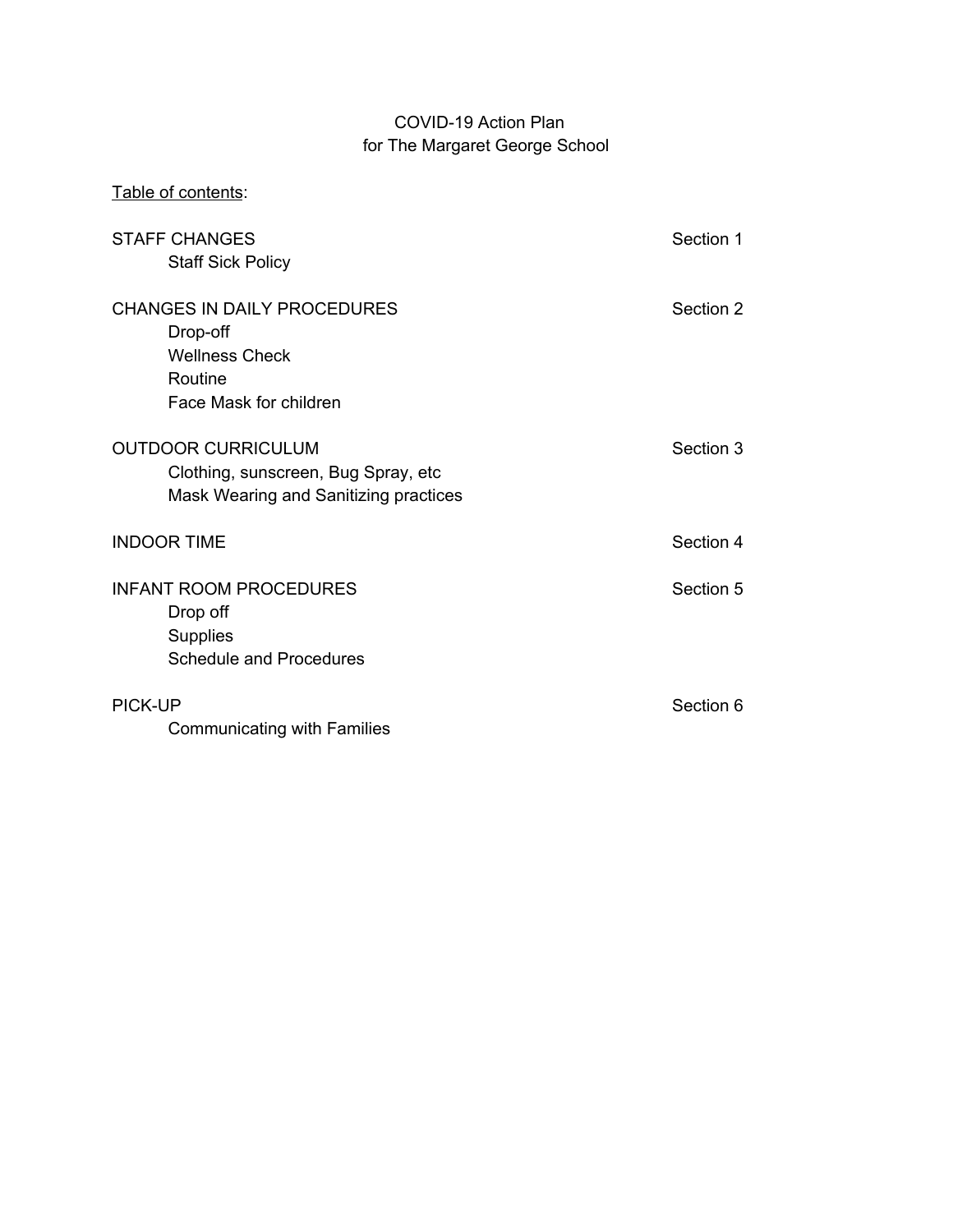### STAFF CHANGES: Section 1

#### Staff changes:

- Staff members will be wearing face shields inside, and also have the option of wearing a face mask inside.
- The major staffing modification that we will make during this period will be to dedicate two staff members strictly to sanitizing and cleaning of any items/surfaces that the children or staff use throughout the day. These staff members will also be doing all of the meal prep to limit the number of people handling food
	- These staff members will serve a supportive role for our teaching staff and will not be counted in our student to teacher ratio
- Handwashing is key! Staff will wash hands often before the start of any new activity and hand sanitizer will be provided when we are outside in the outdoor classroom
- Staff working with younger children, will be wearing smocks over their home clothing and will be provided with extras throughout the day

#### Staff sick policy:

- A wellness check will be performed on our staff at arrival and after their lunch
- Staff members that have any symptoms will be asked to stay at home and will not be allowed to come back without a medical note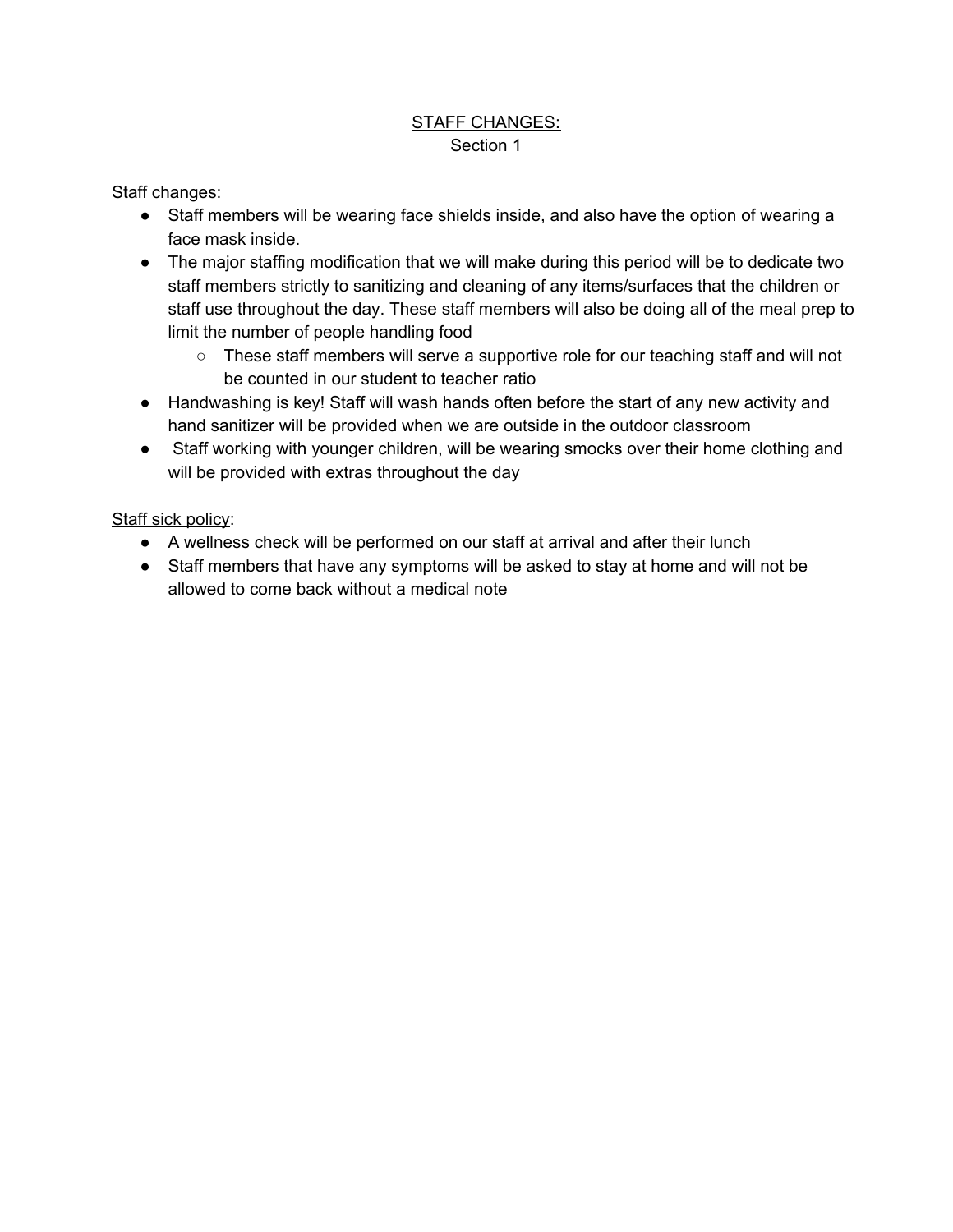## CHANGES IN DAILY PROCEDURES: Section 2

## Drop off:

- Drop offs in the morning will now be done at the front of our building to minimize the number of people entering our facility
- We will have staff members waiting from between 7-9 am. We will require that 9 am be the latest a family can drop off so that we can dedicate enough staff to the classrooms and sanitizing
	- For emergency situations where a family is running late, we will ask that you call us and let us know that you will be coming in later than 9:00 AM. We will try to have someone come and receive your child

### Wellness Check:

- At drop off, a staff member will perform a wellness check of the child before bringing them inside. They will take the temperature of the child to confirm it is below 100.4 degrees Fahrenheit and ask a quick survey of the parent.
- The survey will consist of the question "Has the child or anyone in the family experienced the following symptoms: a fever over 100.4 degrees fahrenheit, a dry cough, shortness of breath, chills, loss of taste or smell, a sore throat, or muscle aches.
- We understand that many of these symptoms are related to other non-COVID-19 illnesses, we want to proceed with an abundance of caution to make sure that we do everything we can to protect our families, children, and staff
	- If your child or someone in your family has experienced one or a combination of these symptoms, please keep your child home and let us know
	- $\circ$  The wellness check will be performed on anyone entering our facility including staff, families, any outside therapists, or potential parents

## Routine:

- Children will begin the day in their own classrooms as opposed to everyone meeting in a singular location like prior
- We will have children take off home shoes and place them into the home shoe bin like prior and they will be asked to wash their hands before starting their day.
	- During this time, we will have a support staff member supervise handwashing of the children
- Any children that cannot walk yet will be transported in groups of 5 or less to minimize close proximity.
- Children walking outside will be spaced out as much as possible, while still being safe getting to the playground using a walking rope
- Temperatures will be taken multiple times a day for staff and children.
	- Temperature will be taken at drop off and prior to the children going to sleep at nap time
	- $\circ$  Temperature of the staff will be taken at arrival of the staff member and when the staff member come back from lunch break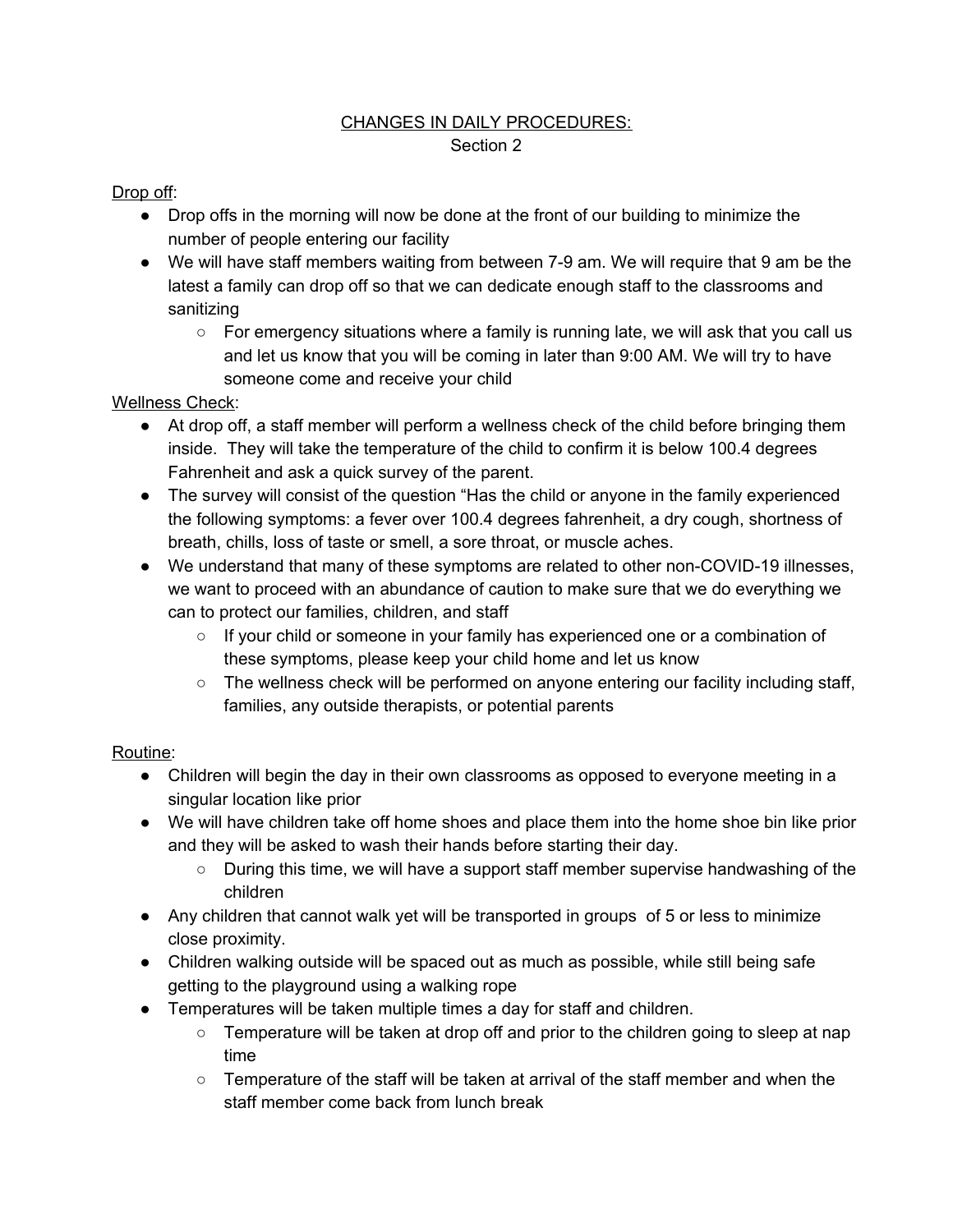- Children will be with the same group throughout the day and the same teachers as well. This is not a change from our prior policy as we strongly believe in consistency of staff to help build the relationship between the children and our staff.
- Minimize items from home. Please limit to lunchbox, clothes, a sleep toy/ sheets and feeding items ONLY.
	- Any home toys will not be permitted
- We will have preschool class eat snacks outside often, and we ask preschool classes to bring a cold lunch on fridays. This will make it easier to have an outdoor picnic

\*By preventing the mixing of of children into larger groups, limiting the number of people that the children are exposed to during the day, these strategies will serve as our method of "social distancing" for children who are too small to understand the concept of personal space\*

○ Please see the CDC attachment under the "Social Distancing Strategies" section

#### Face Mask for children:

- Children under 2 may not wear masks. Those in our preschool program can choose to wear a mask, however they will remove them for meals, outside time, and sleeping.
- The CDC does recommend that if your child will be touching and moving their mask a lot, it is better they do not wear them at all. They do make a cap with a face shield attached if you feel your child needs it.
- We will do our best to follow what you choose for your child and see the issue of face masks for our preschoolers as a decision left for our parents
- We believe that the monitoring steps, social distancing steps, staff changes that we will be making, are going above and beyond what the CDC is suggesting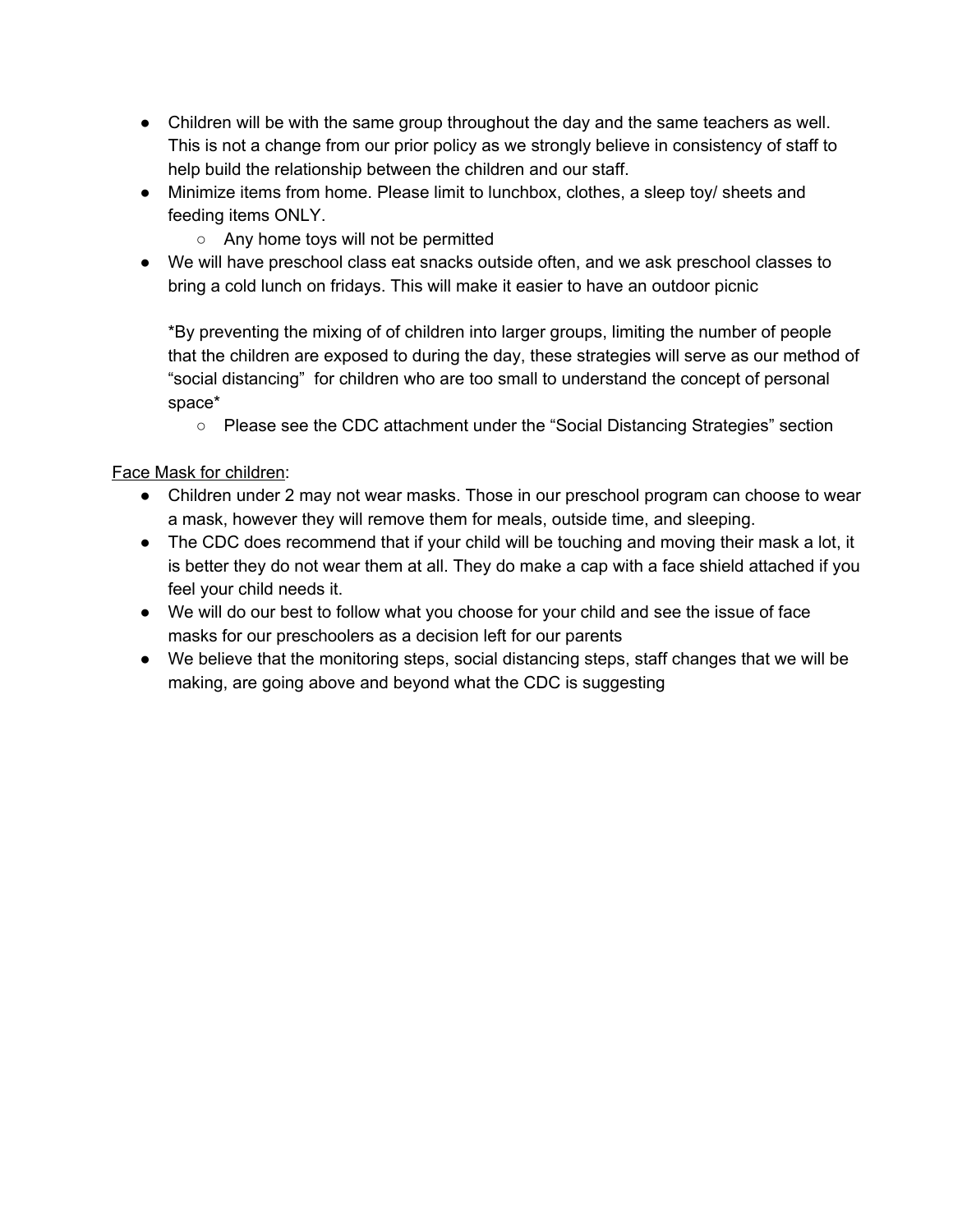### OUTDOOR CURRICULUM: Section 3

This will be the largest adjustment we will make to our program. We will be transitioning to an outdoor based curriculum

- The vast majority of the day will be spent outside and we will be converting a majority of our current playground into an outdoor classroom with a portion of it being under a canopy
- This outdoor classroom will have the learning centers that we use inside (Art, science, gross motor, manipulative, sensory, and language) and serve as the environment and inspiration for the activities
	- Please see attached updated classroom schedule for your child's daily schedule
- Our teachers will be asked to lesson plan according to a monthly theme like previously with the change of the execution will be done outdoors
- We will be taking the children outside even when it is raining
- The only time we will not take the children outside will be during heavy thunderstorm, extreme heat, or if it is dangerous for our children and staff to be outside

### Clothing, sunscreen, bug spray etc

- Since we will be spending the vast majority of our time with the children outside, we ask that you dress them accordingly. Please send them in clothes that can get muddy, dirty torn, etc. We will provide clothes to children throughout the day if their clothes become too dirty or torn
	- $\circ$  We can change your child into different clothes if you want them to be in a different outfit for the end of the day. Just let our teachers know at drop off or send a text to your child's classroom phone
- We will also do a lot of water play so please bring the following if you want your child to use something specific: bathing suit, towel, water shoes, raincoat, rain boots, ponchos etc
	- We will be purchasing new ponchos and towels and can provide bathing suits and water shoes. Items that are provided by MGS will be kept in the child's cubby and will only be used by them. These items will also be laundered regularly with weekly laundry by a laundry service that we use
	- On Fridays, these items will be sent home, if a child brought their own, for washing along with their mat sheets.
- Our policy for sunscreen/bug spray will be the same as previous and we will require that parents fill out a sunscreen and bug spray permission slip if they want our teachers to apply these items prior to taking them outside
	- Families can send in their own products if they want a specific item to be used or we will provide the following:
		- Sunscreen:

[https://www.amazon.com/Coppertone-Hypoallergenic-Dermatologically-Botanicals-](https://www.amazon.com/Coppertone-Hypoallergenic-Dermatologically-Botanicals-Protection/dp/B07MH4TDPZ/ref=sr_1_7?crid=2O6OAIRV1UBOK&dchild=1&keywords=sunscreen+kids+sensitive+skin&qid=1590680796&sprefix=sunscreen+kids+se%2Caps%2C195&sr=8-7)[Protection/dp/B07MH4TDPZ/ref=sr\\_1\\_7?crid=2O6OAIRV1UBOK&dchild=1&keywor](https://www.amazon.com/Coppertone-Hypoallergenic-Dermatologically-Botanicals-Protection/dp/B07MH4TDPZ/ref=sr_1_7?crid=2O6OAIRV1UBOK&dchild=1&keywords=sunscreen+kids+sensitive+skin&qid=1590680796&sprefix=sunscreen+kids+se%2Caps%2C195&sr=8-7) [ds=sunscreen+kids+sensitive+skin&qid=1590680796&sprefix=sunscreen+kids+se](https://www.amazon.com/Coppertone-Hypoallergenic-Dermatologically-Botanicals-Protection/dp/B07MH4TDPZ/ref=sr_1_7?crid=2O6OAIRV1UBOK&dchild=1&keywords=sunscreen+kids+sensitive+skin&qid=1590680796&sprefix=sunscreen+kids+se%2Caps%2C195&sr=8-7) [%2Caps%2C195&sr=8-7](https://www.amazon.com/Coppertone-Hypoallergenic-Dermatologically-Botanicals-Protection/dp/B07MH4TDPZ/ref=sr_1_7?crid=2O6OAIRV1UBOK&dchild=1&keywords=sunscreen+kids+sensitive+skin&qid=1590680796&sprefix=sunscreen+kids+se%2Caps%2C195&sr=8-7)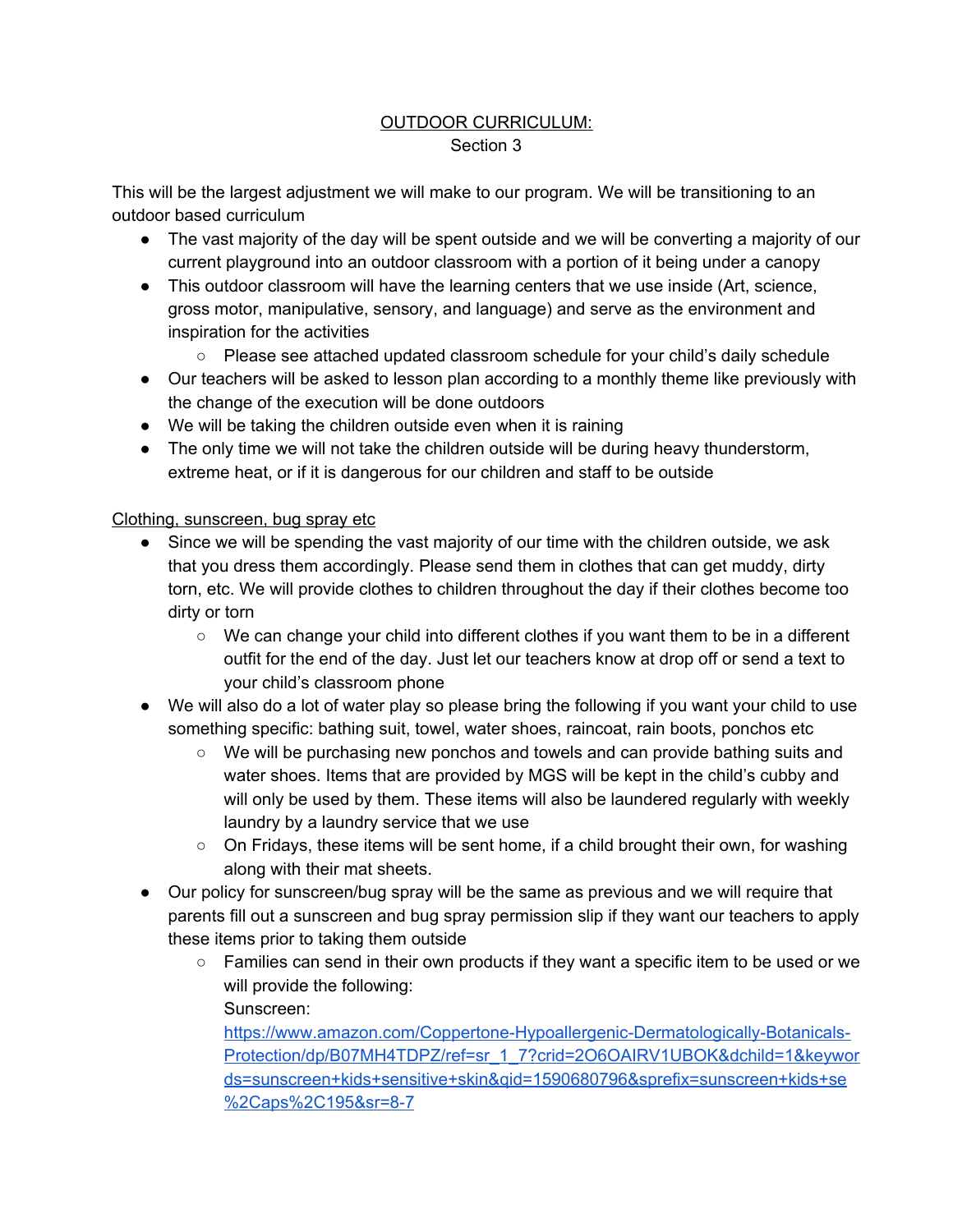Bug Spray:

[https://www.amazon.com/Avon-SKIN-SO-SOFT-Bug-Guard-Moisturizing/dp/B0001Z](https://www.amazon.com/Avon-SKIN-SO-SOFT-Bug-Guard-Moisturizing/dp/B0001ZWPI4/ref=sr_1_5?crid=2QPCJNRZBKFR8&dchild=1&keywords=avon+skin+so+soft+bug+guard&qid=1590680855&sprefix=avon+s%2Caps%2C172&sr=8-5) [WPI4/ref=sr\\_1\\_5?crid=2QPCJNRZBKFR8&dchild=1&keywords=avon+skin+so+soft](https://www.amazon.com/Avon-SKIN-SO-SOFT-Bug-Guard-Moisturizing/dp/B0001ZWPI4/ref=sr_1_5?crid=2QPCJNRZBKFR8&dchild=1&keywords=avon+skin+so+soft+bug+guard&qid=1590680855&sprefix=avon+s%2Caps%2C172&sr=8-5) [+bug+guard&qid=1590680855&sprefix=avon+s%2Caps%2C172&sr=8-5](https://www.amazon.com/Avon-SKIN-SO-SOFT-Bug-Guard-Moisturizing/dp/B0001ZWPI4/ref=sr_1_5?crid=2QPCJNRZBKFR8&dchild=1&keywords=avon+skin+so+soft+bug+guard&qid=1590680855&sprefix=avon+s%2Caps%2C172&sr=8-5)

Mask Wearing and sanitizing practices:

- Staff will be able to remove masks outdoors, but will keep a mask or shield with them just in case. This may also give parents the opportunity to communicate with staff at pickup when children are outside.
- The children will not be asked to wear masks outside but we will do our best to honor a parent's request when possible
- The equipment we use outside will be regularly cleaned and centered toys will be sanitized
- This is the statement from the CDC about cleaning for outdoor playgrounds:

<https://www.cdc.gov/coronavirus/2019-ncov/faq.html> under "Should outdoor playgrounds, like those at schools or parks, be cleaned or disinfected to prevent COVID-19"

"Outdoor areas generally require normal routine cleaning and do not require disinfection. Spraying disinfectant on outdoor playgrounds is not an efficient use of disinfectant supplies and has not been proven to reduce the risk of COVID-19 to the public. You should maintain existing cleaning and hygiene practices for outdoor areas. If practical, high touch surfaces made of plastic or metal, such as grab bars and railings, should be cleaned routinely. Cleaning and disinfection of wooden surfaces (e.g., play structures, benches, tables) or groundcovers (e.g., mulch, sand) is not recommended."

● Our support staff will assist in bringing out supplies, help children clean their hands with wipes, bring children inside to use the restroom/diapering, etc… while our classrooms are outside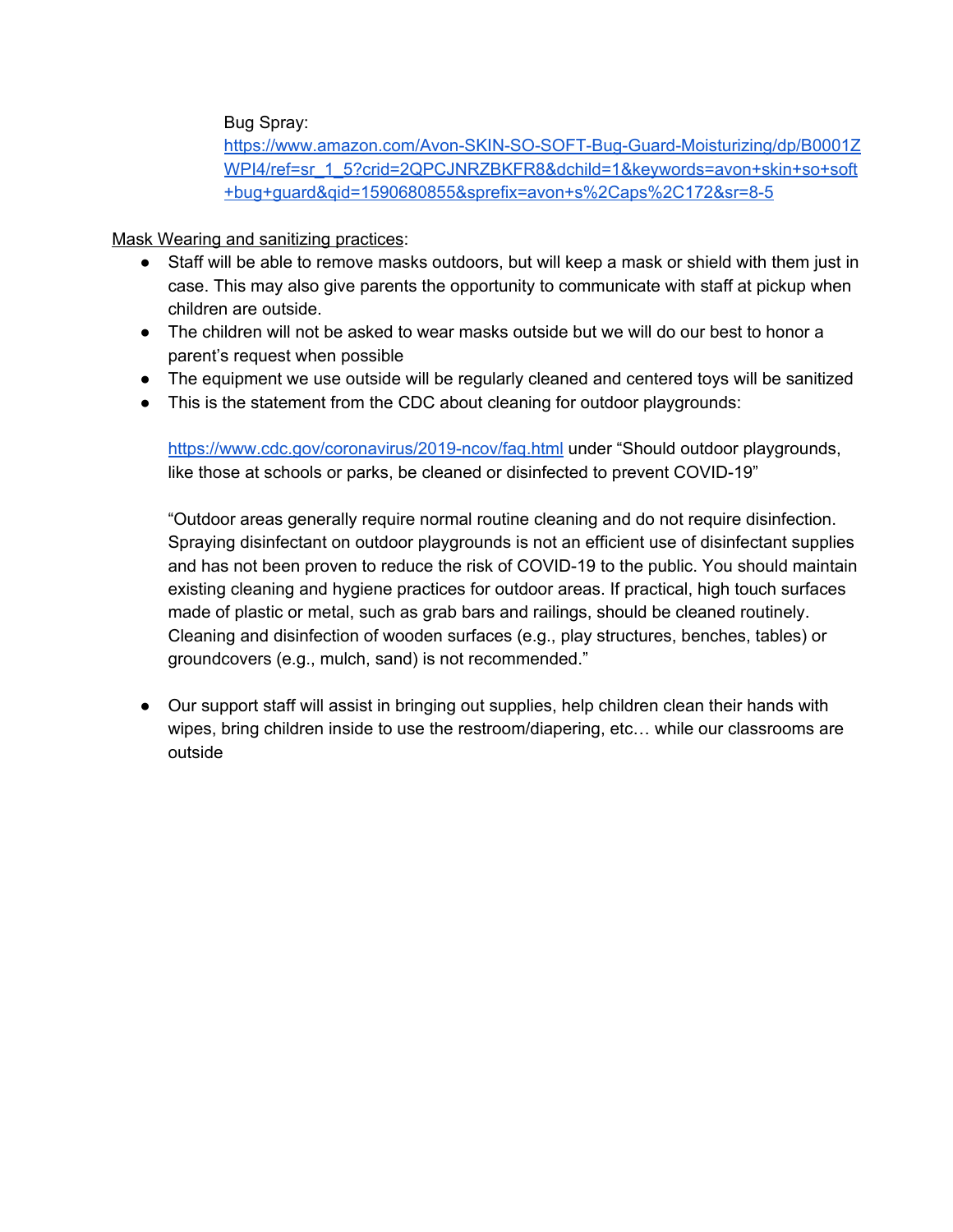#### INDOOR TIME: Section 4:

- When children are inside, we will be focusing on air flow and circulation in addition to the other practices outlined under "Changes in daily procedures" as per the suggestion made by the CDC
	- HEPA filters will be placed in each classroom and windows will be kept opened when possible to assist in the air transfer in the classrooms as a method to simulate the airflow outside
- Each indoor center will be limited to 3 children at one time
- Materials such as playdough, color pencils, crayons, and sensory items, wil be provided for each child and will be labeled and kept in their cubby for their use only
- Toys will be rotated and sanitized by our support staff after each use while items such as books will be rotated and stored in a container for 7 days prior reusing
	- This is similar to our policy on how we control previous cases of other highly infectious cases like lice or hand foot mouth
- Soft items such as pillows, stuffed animals, dress ups, will not be used during this tim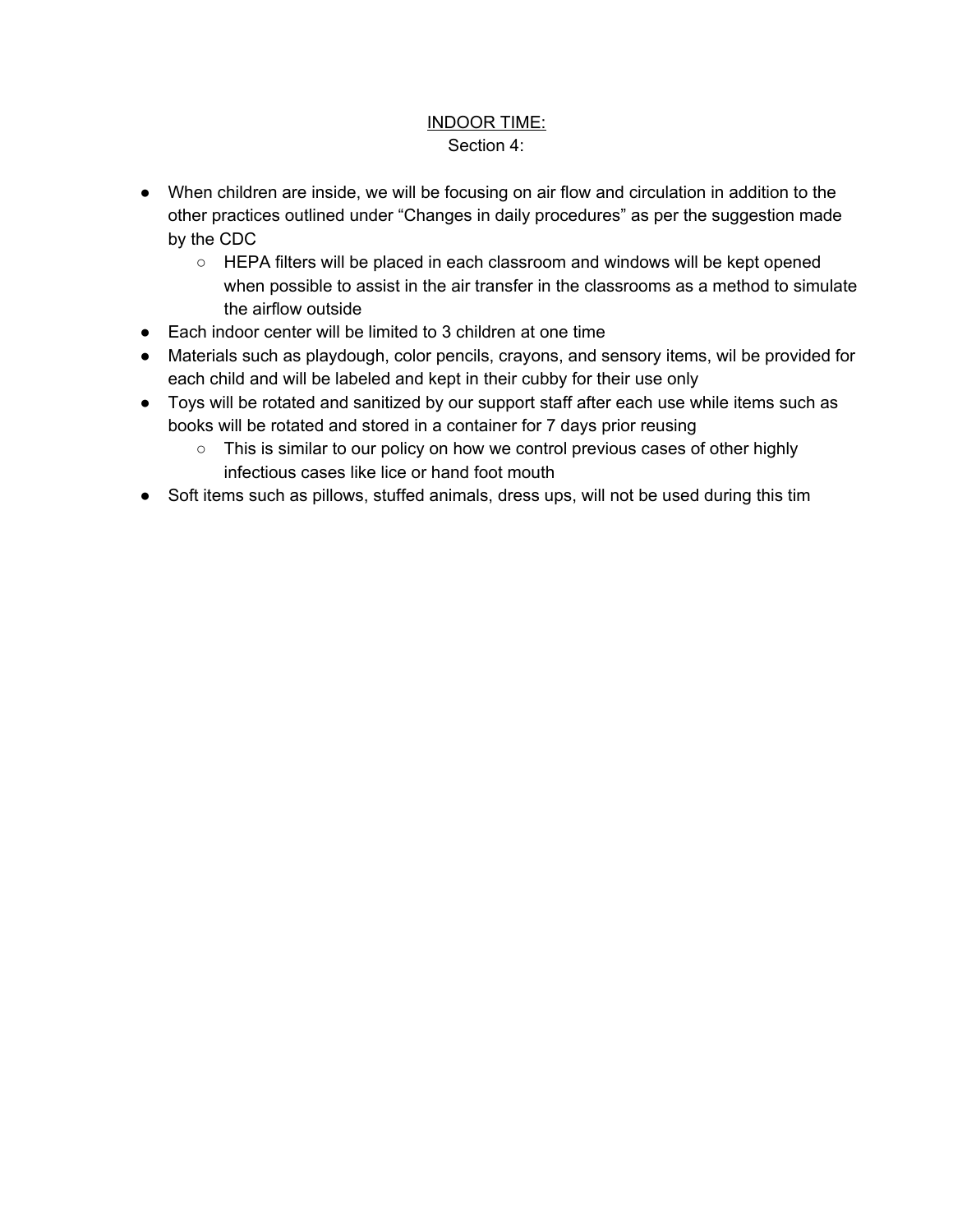# INFANT ROOM PROCEDURES:

#### Section 5

## Drop off:

- Parents in our infant program will be allowed to enter our facility at drop off.
- They will be subjected to our wellness check prior to entering, will be required to wear a face covering, wash hands immediately after entrance, and cover or take off their shoes prior to entering the infant room

### Supplies:

● Daily supplies such as formula or breast milk, bottles, binkies, clothes, diapers, or wipes need to be stored in a ziploc bag and placed inside of a diaper bag. The diaper bag can be dropped off at the front of our infant room along with the carseat. Our infant teachers will remove the supplies from the diaper bag and transfer them to their cubbies or the fridge. The diaper bag will be placed into our library for storage along with any car seats

### Schedule and Procedures:

- In terms of the everyday routines of the schedule, this will remain the same as prior. We will be increasing the amount of time outdoors with our infants. However, we will not be bringing them outside when it is raining or if the temperature is above 90 degrees fahrenheit
- Windows will be opened when possible and a HEPA filter will be running for the entire day
- Items such as blankets feeding pillows bouncers will be assigned individually and will not be shared
- While holding the infants, our teachers will be using a receiving blanket as a barrier between the child and our teachers' clothing
- We will limit the use of harsh chemicals such as bleach to only hard surfaces and will be using a high temperature commercial grade steam cleaner to sanitize any soft surfaces such as carpeting, pillows, toys, etc.
	- $\circ$  Here is a link to the equipment we will be using: <https://dupray.com/products/hill-injection-steam-cleaner>